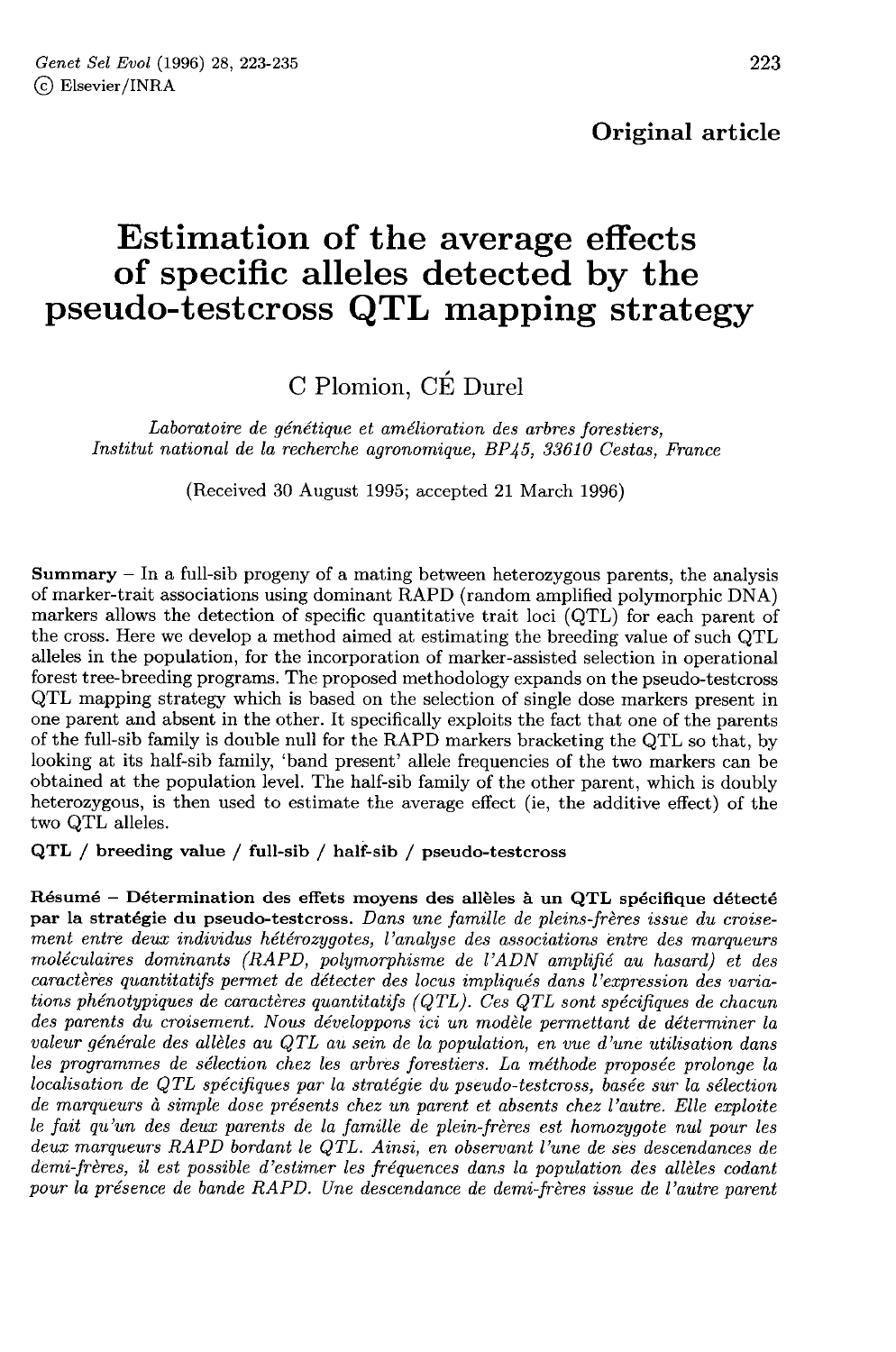double hétérozygote aux marqueurs bordant le QTL est alors utilisée pour déterminer les effets moyens (additifs) des allèles au QTL.

QTL / valeur additive / plein-frère / demi-frère / pseudo-testcross

#### INTRODUCTION

The use of molecular markers as a complementary tool for breeding is based on linkage disequilibria between molecular markers and QTLs (quantitative trait loci) involved in the control of quantitative traits. Marker-assisted selection (MAS) in crop plants has been investigated in essentially two directions: (i) for genotype construction (eg, Young and Tanksley, 1989), and (ii) for predicting the breeding value of an individual progenitor (Lande and Thompson, 1990).

From population genetic studies, it is known that wild allogamous species such as forest trees are often in linkage equilibrium. It is likely, therefore, that the alleles at QTLs and the alleles at marker loci are randomly associated in different individuals (Avery and Hill, 1979; Muona, 1982; Beckman and Soller, 1983; Beckman and Soller, 1986; Hasting 1989; Lande and Thompson, 1990). Consequently, it would be difficult to establish significant marker-QTL associations at the population level in large mating populations. This absence of linkage disequilibria has been raised against the feasibility of MAS in forest trees (Strauss et al, 1992). With the considerable decrease in cost and increased automation of the RAPD (random amplified polymorphic DNA) technique (Williams et al, 1990), however, it is now possible to construct a single-tree map for every individual in an elite breeding population: an extreme alternative to deal the linkage equilibrium that was presented and discussed by Grattapaglia and Sederoff (1994). Recently, Grattapaglia et al (1995) extended their approach to QTL mapping within a full-sib family. QTLs are then defined in a narrow genetic background and could be used to identify the best performers for vegetative propagation. However, there is no evidence that such specific QTL will be significant in broader genetic backgrounds. Experimental results in crop plants have demonstrated the inconsistency of QTL expression across populations (Tanksley and Hewitt, 1988; Graef et al, 1989; Beavis et al, 1991). Conversely, QTLs defined against a wide genetic background could be more useful in breeding than QTLs defined in a specific background.

The aim of this paper is to show that the general value of a 'specific' QTL detected in a full-sib family following the method of Grattapaglia et al (1995) can be easily evaluated, provided that both parents of the full-sib family are involved in maternal half-sib (open-pollinated or polycross) families. Such two-generation pedigrees are widely available in most forest tree-breeding programs that involve the simultaneous estimation of specific and general combining abilities of selected trees. We actually expect that some QTLs controlling economically important traits exist at the population level and can be detected in a broad genetic background. The proposed strategy assumes that the QTL mapping has already been performed in a single full-sib family and therefore concentrates on the estimation of the effects of the QTL alleles.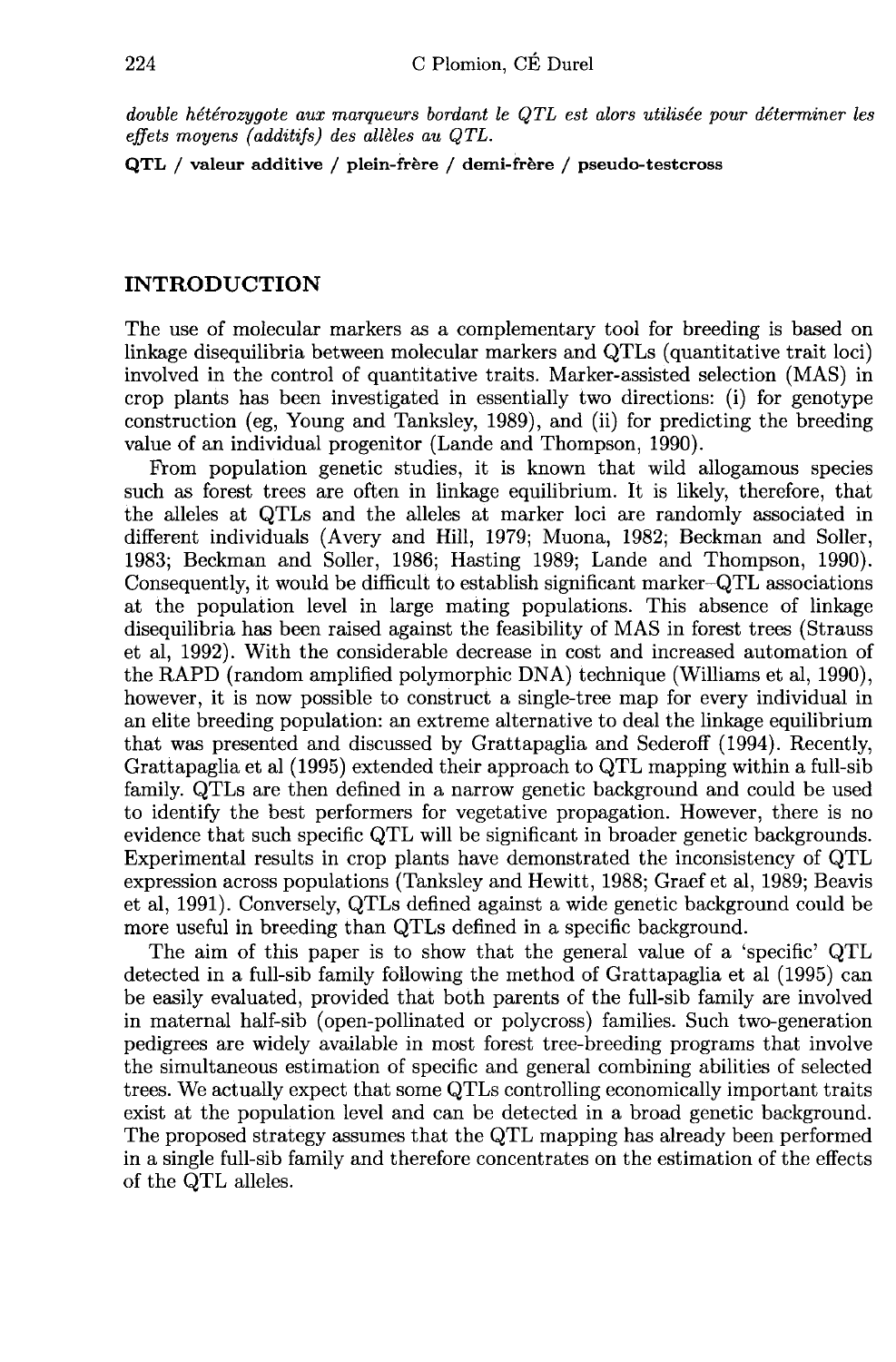#### MODELS AND METHODS

#### Two-way pseudo-testcross mapping strategy using dominant RAPD markers

This strategy essentially exploits the high levels of heterozygosity of outbred individuals and the efficiency of the RAPD assay in uncovering large numbers of genetic markers in an informative configuration (Grattapaglia and Sederoff, 1994). Single-dose RAPD markers are screened in such a way that they are in a heterozygous state in one parent and absent in the other, or vice versa, and therefore segregate l:l ratio in the F1 progeny following a testcross configuration (Carlson et al, 1991; Cai et al, 1994; Echt et al, 1994; Weeden et al, 1994; Kubisiak et al, 1995). Two separate sets of linkage data are therefore obtained and a specific genetic map is constructed for each parent. A quantitative trait dissection analysis is carried out independently for both parents of the cross under the conventional backcross model and leads to the detection of individual 'specific' QTLs. In the QTL analysis, the null hypothesis tests an allelic substitution averaged over the alleles inherited from the other parent (Leonard-Schippers et al, 1994; Grattapaglia et al, 1995).

#### Genetic model

The model described in this paper is based on a full-sib (FS) progeny between two heterozygous parents  $P_X$  and  $P_Y$ , and on half-sib (HS) progenies of these parents. We suppose that the linkage analysis has already been carried out in the FS family and that a QTL has been detected in  $P_X$ . The same analysis could be applied for a QTL detected in P<sub>Y</sub>. In that case, the analysis would be performed for markers heterozygous in P<sub>Y</sub> and homozygous null in P<sub>X</sub>. Let Q denote a quantitative trait locus lying between linked dominant molecular

marker loci A and B. Let  $r_1$  and  $r_2$  denote recombination frequencies between A and Q and B and Q, respectively. As the QTL detection has already been performed, the values of  $r_1$  and  $r_2$  are known. Besides the recombination rates, the haplotypes of  $P_X$  are also known from the mapping experiment. In the pseudo-testcross configuration, the genotypes are:  $A_1A_2Q_1Q_2B_1B_2$  for and that a Q1L has been detected in  $P_X$ . The same analysis could be applied for<br>a QTL detected in  $P_Y$ . In that case, the analysis would be performed for markers<br>heterozygous in  $P_Y$  and homozygous null in  $P_X$ .<br>Let Q de the genotypes are:  $A_1A_2Q_1Q_2B_1B_2$  for  $P_X$  and  $A_2A_2Q_3Q_4B_2B_2$  for  $P_Y$ , where  $A_1$ <br>and  $B_1$  are the alleles coding for the presence of a particular RAPD fragments,  $A_2$ <br>and  $B_2$  the alleles coding for the and  $B_2$  the alleles coding for the absence of the same fragments,  $Q_1Q_2$  the QTL genotype of  $P_X$  and  $Q_3Q_4$  the QTL genotype of  $P_Y$ . Since QTL alleles are unknown,  $Q_3$  and  $Q_4$  may be identical to  $Q_1$  and  $Q_2$ . For  $P_X$  the expected frequencies of and  $B_1$  are the alleles coding for the presence of a particular KAPD fragments,  $A_2$  and  $B_2$  the alleles coding for the absence of the same fragments,  $Q_1Q_2$  the QTL genotype of  $P_X$  and  $Q_3Q_4$  the QTL genotype o The genotypes are:  $A_1A_2Q_1Q_2B_1B_2$  for  $P_X$  and  $A_2A_2Q_3Q_4B_2B_2$  for  $P_Y$ , where  $A_1$  and  $B_1$  are the alleles coding for the presence of a particular RAPD fragments,  $A_2$  and  $B_2$  the alleles coding for the and  $B_1$  are the alleles coding for the presence of a particul<br>and  $B_2$  the alleles coding for the absence of the same fra<br>genotype of  $P_X$  and  $Q_3Q_4$  the QTL genotype of  $P_Y$ . Since  $Q_3$  and  $Q_4$  may be identical t

Let  $Q_p$  denote any quantitative trait allele (QTA), in the population at the Let  $Q_p$  denote any quantitative trait allele (QTA), in the population at the studied locus, and  $f_{A1}$ ,  $f_{B1}$  and  $f_{Qp}$  the allele frequencies of  $A_1$ ,  $B_1$  and  $Q_p$  in the pollon pool. For a two allele morker mod pollen pool. For a two-allele marker model, frequencies of  $A_1$ ,  $B_1$  and  $Q_p$  in the pollen pool. For a two-allele marker model, frequencies of the alternative alleles  $A_2$  and  $B_2$  are  $(1 - f_{A1})$  and  $(1 - f_{B1})$ , res and  $D_2$  are  $(1 - j_{\text{Al}})$  and  $(1 - j_{\text{Bl}})$ , respectively. Assuming mixage equinometric form the expected frequencies for gametes  $A_1 Q_p B_1$ ,  $A_2 Q_p B_2$ , A and  $A_2Q_pB_1$  in the pollen are:  $f_{A1}f_{B1}f_{Qp}$ , (1 – and  $(1 - f_{A1}) f_{B1} f_{Qp}$ , respectively. et  $Q_p$  denote any quantitative trait allele (QTA), in the population at the docus, and  $f_{A1}$ ,  $f_{B1}$  and  $f_{Qp}$  the allele frequencies of  $A_1$ ,  $B_1$  and  $Q_p$  in the pool. For a two-allele marker model, frequencies In at the  $Q_p$  in the alleles  $A_2$ <br>brium in  $A_1 Q_p B_2$ ,  $f_{B1}$ )  $f_{Qp}$ ,  $\begin{array}{l} \epsilon_p \text{ in the}\ \text{all} \text{eles}~\text{A}_2\ \text{brium in}\ \text{A}_1\text{Q}_p\text{B}_2,\ \text{f}_{\text{B}1})f_{\text{Q}p}, \end{array}$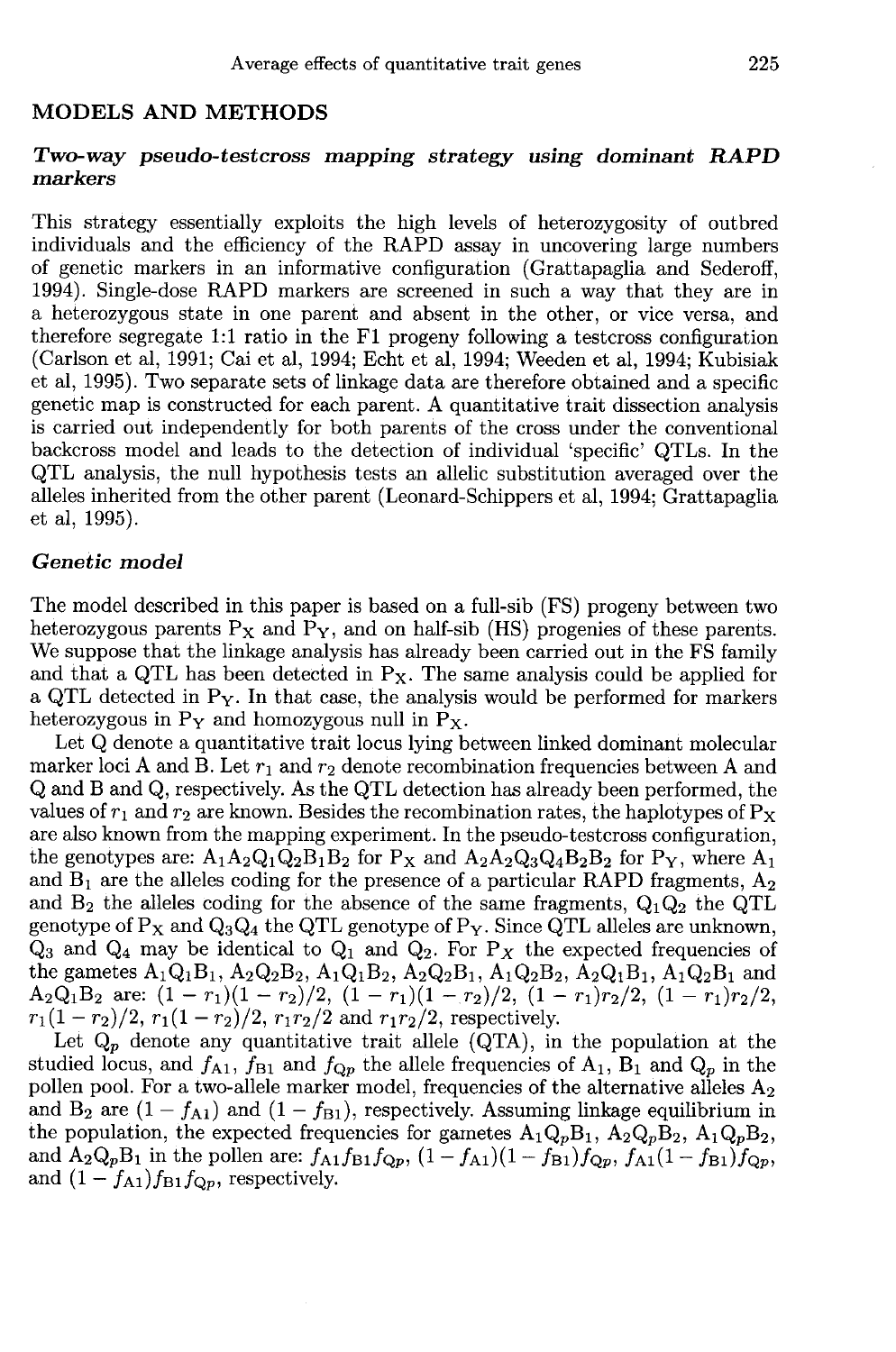Let  $\mu_{qp}$  denote the trait mean of QTL genotype  $Q_q Q_p(q = 1, 2)$  and  $\Theta_r$  the expected value of the mean of marker phenotype  $r$  weighted by the frequency of the different combinations of marker-QTL genotypes included in  $r$ . According to the Fisher model (Kempthorne, 1957), the trait mean of QTL genotype  $Q_k\tilde{Q}_l$  is  $\mu_{kl} = a_k + a_l + d_{kl}$ , where  $a_k = \sum_{p=1}^n f_{\mathbf{Q}p}\mu_{kp}$  and  $a_l = \sum_{p=1}^n f_{\mathbf{Q}p}\mu_{lp}$  are the average effects of QTA k and l,  $d_{kl}$  denotes the dominance effect and n is the number of QTA in the population.

The expected values are derived using double-crossover gamete frequencies. Coupling-linkage phase of the marker presence alleles of the mother tree is assumed, but the same analysis could be carried out for the repulsion phase.

#### RESULTS

### Determination of the marker allelic frequencies  $f_{A1}$  and  $f_{B1}$  in the pollen pool

The HS progeny produced with  $P_Y$  as the female parent was used to determine the allele frequencies of markers A and B in the population (pollen pool of the polycross). Since  $P_Y$  was double null for the bracketing RAPD markers, the maximum likelihood estimates for  $f_{A1}$  and  $f_{B1}$  are simply the observed frequencies ie,  $f_{A1} = n_{A1}/N$  and  $f_{B1} = n_{B1}/N$ , with  $n_{A1}$  and  $n_{B1}$  the number of HS individuals carrying the 'RAPD band present' alleles for markers A and B, respectively.<br>**Evaluation of the average effect of**  $Q_1$  and  $Q_2$ 

The HS progeny produced with  $P_X$  as the female parent was used to determine the average effect of  $Q_1$  and  $Q_2$  mapped in  $P_X$ .  $P_X$  is heterozygous for the two bracketing RAPD markers, which makes it possible to carry out genotype discrimination within the limits of the fact that RAPDs are dominant. The different marker-QTL genotypes are presented in table I. They belong to only four marker phenotype classes:  $[A_1B_1]$ ,  $[A_1B_2]$ ,  $[A_2B_1]$ , and  $[A_2B_2]$ . Each marker phenotype class contains the two (aTAs in variable frequencies, according to the gamete frequencies in the pollen pool and the maternal gamete frequencies (table I). Therefore, the frequency of each QTA within each marker phenotype class and the expected values of marker phenotype means  $\Theta_r$  could be calculated as described in table II.

We assume normal distributions of the genotypic values of  $Q_1 Q_p$  and  $Q_2 Q_p$  with means  $a_1$  and  $a_2$  respectively, and variance  $\sigma^2$ . Thus, the observed values of traits  $Y_i$ ,  $Y_i/Q_1$  and  $Y_i/Q_2$  are normally distributed with means  $a_1$  and  $a_2$ , respectively, and variance  $\sigma^2$ . and variance  $\sigma^2$ .  $N_i$ ,  $Y_i/Q_1$  and  $Y_i/Q_2$  are normally distributed with means  $a_1$  and  $a_2$ , respectively, and variance  $\sigma^2$ .<br>Maximum likelihood estimates of the three parameters:  $a_1 = \sum_{p=1}^{n} f_{Qp}\mu_{1p}$ ,  $a_2 = \sum_{p=1}^{n} f_{Qp}\mu_{2p}$ 

 $a_2 = \sum_{n=1}^n f_{Qp}\mu_{2p}$ , and  $\sigma^2$  can be derived from the four equations related to the dif-

ferent marker locus phenotypes (table II). Using flanking markers, the likelihood of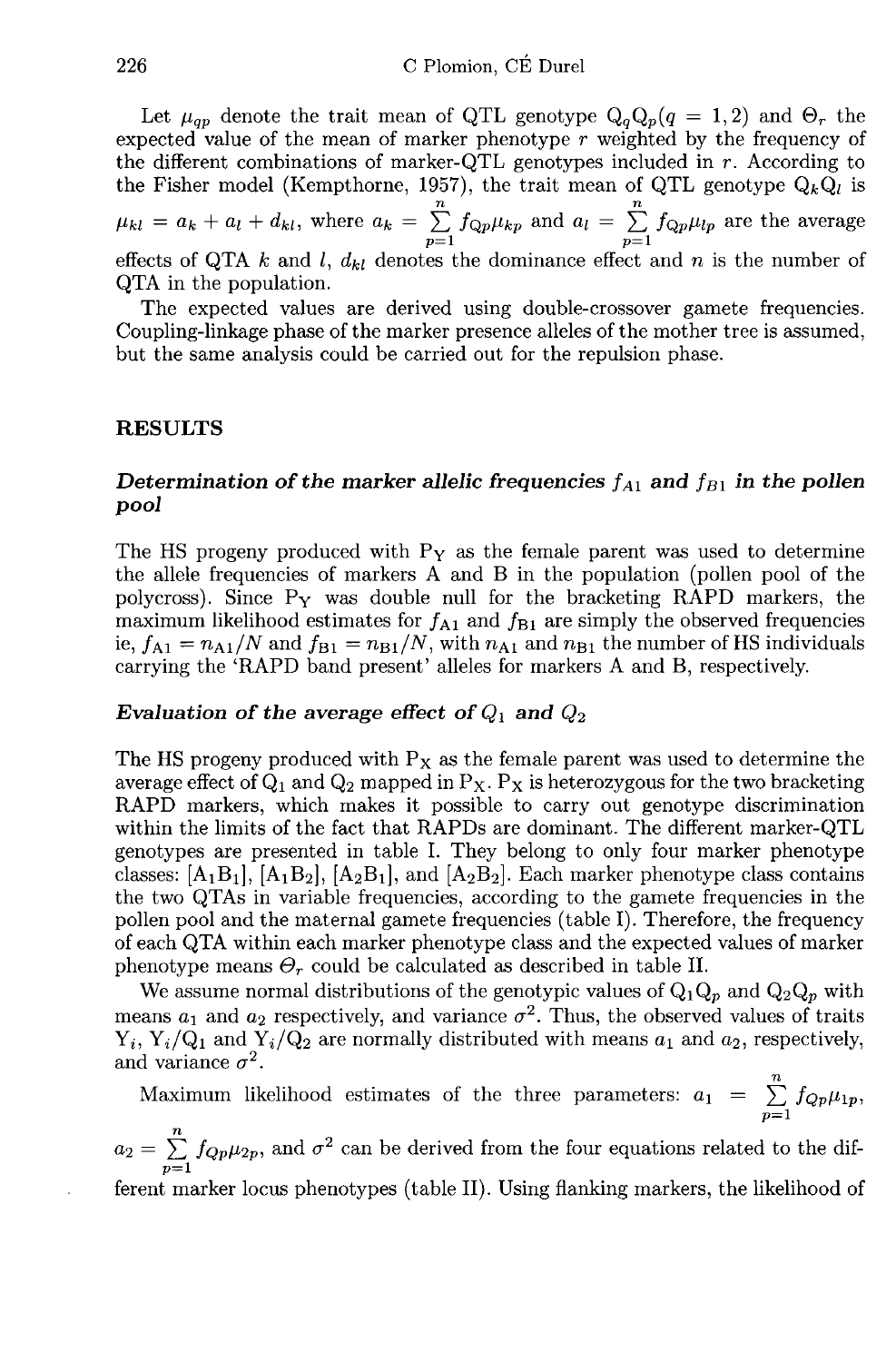| $\vdots$                                                                                                                                                                                                                        |                                                                                              |
|---------------------------------------------------------------------------------------------------------------------------------------------------------------------------------------------------------------------------------|----------------------------------------------------------------------------------------------|
| בנו היום היום בין היום בין היום בין היום היום בין היום בין היום בין היום בין היום בין היום בין היום בין היום ב<br>היום בין היום בין היום בין היום בין היום בין היום בין היום בין היום בין היום בין היום בין היום בין היום בין ה |                                                                                              |
|                                                                                                                                                                                                                                 |                                                                                              |
|                                                                                                                                                                                                                                 |                                                                                              |
|                                                                                                                                                                                                                                 |                                                                                              |
|                                                                                                                                                                                                                                 |                                                                                              |
|                                                                                                                                                                                                                                 |                                                                                              |
|                                                                                                                                                                                                                                 |                                                                                              |
|                                                                                                                                                                                                                                 |                                                                                              |
|                                                                                                                                                                                                                                 |                                                                                              |
|                                                                                                                                                                                                                                 |                                                                                              |
| on famala parant D-, and a random male parent: the cell                                                                                                                                                                         |                                                                                              |
|                                                                                                                                                                                                                                 |                                                                                              |
|                                                                                                                                                                                                                                 |                                                                                              |
| .<br>.<br>.                                                                                                                                                                                                                     |                                                                                              |
| aatta a watting a                                                                                                                                                                                                               |                                                                                              |
|                                                                                                                                                                                                                                 |                                                                                              |
| <br> <br>                                                                                                                                                                                                                       |                                                                                              |
|                                                                                                                                                                                                                                 |                                                                                              |
|                                                                                                                                                                                                                                 |                                                                                              |
|                                                                                                                                                                                                                                 |                                                                                              |
|                                                                                                                                                                                                                                 |                                                                                              |
|                                                                                                                                                                                                                                 |                                                                                              |
|                                                                                                                                                                                                                                 | ֧֧֧֧֧֧֧֧֧֧֧֧֧֧֧֧֧֧֧֧֧֧֧֧֧֛֧֧֚֚֚֚֚֚֚֚֚֚֚֚֚֚֡֓֓֝֓֝֓֝֓֓֝֓֝֬֝֬֝֓֓֝֬֓֓֓֓֓֓֓֝֬֝֬֝֬֝֬֝֬֝֬֝֬֝֬֝֬֝֬֝֬ |
| にりりょう<br>İ                                                                                                                                                                                                                      |                                                                                              |
| ֧֦֧֓֕֜֜֜                                                                                                                                                                                                                        |                                                                                              |
|                                                                                                                                                                                                                                 |                                                                                              |
|                                                                                                                                                                                                                                 | i<br>Sport                                                                                   |
|                                                                                                                                                                                                                                 |                                                                                              |
| Table I. M                                                                                                                                                                                                                      | 3<br>.                                                                                       |
|                                                                                                                                                                                                                                 | $\sim$<br>֦֧֦֦֧֦֦֦֦֦֦֦֦֦֦֦֦֦֦֦֡֕֡֡                                                           |

|               |                                              |                                                                                                                         |                                                                                                                                                                 | Random male parent genotype                                                                                        |                                                                                                                |
|---------------|----------------------------------------------|-------------------------------------------------------------------------------------------------------------------------|-----------------------------------------------------------------------------------------------------------------------------------------------------------------|--------------------------------------------------------------------------------------------------------------------|----------------------------------------------------------------------------------------------------------------|
| Female parent |                                              | $A_1Q_pB_1$                                                                                                             | $\mathrm{A}_1\mathrm{Q}_\mathrm{p}\mathrm{B}_2$                                                                                                                 | $A_2Q_pB_1$                                                                                                        | $A_2Q_pB_2$                                                                                                    |
| genotype      | Gamete frequency                             | $(f_{\rm A1}f_{\rm Qp}f_{\rm B1})$                                                                                      |                                                                                                                                                                 |                                                                                                                    | $(f_{A1}f_{Qp}(1 - f_{B1}))$ $((1 - f_{A1})f_{Qp}f_{B1})$ $((1 - f_{A1})f_{Qp}(1 - f_{B1}))$                   |
| $A_1Q_1B_1$   |                                              | $(1-r_1)(1-r_2)/2 \quad A_1A_1Q_1Q_pB_1B_1 \quad A_1A_1Q_1Q_pB_1B_2$                                                    |                                                                                                                                                                 | $\begin{array}{cc} & [3] \cr A_1A_2Q_1Q_pB_1B_1 \end{array}$                                                       | $\mathrm{A}_1\mathrm{A}_2\mathrm{Q}_1\mathrm{Q}_p\mathrm{B}_1\mathrm{B}_2$                                     |
| $A_1Q_1B_2$   | $(1-r_1)r_2/2$                               | $\mathbf{A}_1 \mathbf{A}_1 \mathbf{Q}_1 \mathbf{Q}_p \mathbf{B}_2 \mathbf{B}_1$                                         | $\mathbf{A}_1\mathbf{A}_1\mathbf{Q}_1\mathbf{Q}_p\mathbf{B}_2\mathbf{B}_2$                                                                                      | $\mathrm{A}_1\mathrm{A}_2\mathrm{Q}_1\mathrm{Q}_p\mathrm{B}_2\mathrm{B}_1$                                         | $\begin{array}{c} [8] \\ \text{A}_1\text{A}_2\text{Q}_1\text{Q}_p\text{B}_2\text{B}_2 \end{array}$             |
| $A_1Q_2B_2$   | $(1-r_2)r_1/2$                               | $\mathbf{A}_1 \mathbf{A}_1 \mathbf{Q}_2 \mathbf{Q}_p \mathbf{B}_2 \mathbf{B}_1$                                         | $\begin{array}{ll} & [10] \\ A_1A_1Q_2Q_pB_2B_2 \end{array}$                                                                                                    | $\begin{array}{ll} & [11] \\ \mathbf{A}_1\mathbf{A}_2\mathbf{Q}_2\mathbf{Q}_p\mathbf{B}_2\mathbf{B}_1 \end{array}$ | $\begin{array}{ll} \Lambda_1\Lambda_2Q_2Q_pB_2B_2\\ \end{array}$                                               |
| $A_2Q_2B_2$   | $(1-r_1)(1-r_2)/2 \qquad A_2A_1Q_2Q_pB_2B_1$ |                                                                                                                         | $\begin{array}{ll} \vspace{2pt} \mathrm{14} & \vspace{2pt} \mathrm{14} \\ \mathrm{A}_2\mathrm{A}_1\mathrm{Q}_2\mathrm{Q}_p\mathrm{B}_2\mathrm{B}_2 \end{array}$ | $A_2A_2Q_2Q_pB_2B_1$                                                                                               | $\mathbf{A}_2\mathbf{A}_2\mathbf{Q}_2\mathbf{Q}_p\mathbf{B}_2\mathbf{B}_2$<br>161                              |
| $A_2Q_2B_1$   | $(1-r_1)r_2/2$                               | $A_2A_1Q_2Q_pB_1B_1$                                                                                                    | $\mathbf{A}_2\mathbf{A}_1\dot{\mathbf{Q}_2}\dot{\mathbf{Q}}_p\mathbf{B}_1\mathbf{B}_2$                                                                          | $A_2A_2Q_2Q_pB_1B_1$                                                                                               | $A_2A_2Q_2Q_pB_1B_2\\$                                                                                         |
| $A_2Q_1B_1$   | $(1-r_2)r_1/2$                               | $\mathbf{A}_2\mathbf{A}_1\mathbf{Q}_2\mathbf{Q}_p\mathbf{B}_1\mathbf{B}_1$                                              | $\begin{array}{cc} & [22] \cr A_2A_1Q_2Q_pB_1B_2 \end{array}$                                                                                                   | $A_2A_2Q_1Q_pB_1B_1$                                                                                               | ${\bf A}_2 {\bf A}_2 {\bf Q}_1 {\bf Q}_p {\bf B}_1 {\bf B}_2$                                                  |
| $A_1Q_2B_1$   | $r_1 r_1 / 2$                                | $A_1A_1Q_2Q_pB_1B_1$                                                                                                    | $A_1A_1Q_2Q_pB_1B_2$                                                                                                                                            | $A_1A_2Q_2Q_pB_1B_1$                                                                                               | ${\cal A}_1 {\cal A}_2 {\cal Q}_2 {\cal Q}_p {\cal B}_1 {\cal B}_2$                                            |
| $A_2Q_1B_2$   | $r_2r_1/2$                                   | $\begin{array}{c} \mathrm{[29]} \ \mathrm{A}_2\mathrm{A}_1\mathrm{Q}_2\mathrm{Q}_p\mathrm{B}_2\mathrm{B}_1 \end{array}$ | $\mathrm{A}_2\mathrm{A}_1\mathrm{Q}_1\mathrm{Q}_p\mathrm{B}_2\mathrm{B}_2$                                                                                      | $\mathrm{A}_2\mathrm{A}_2\mathrm{Q}_1\mathrm{Q}_p\mathrm{B}_2\mathrm{B}_1$                                         | $\begin{array}{c} [32] \ \text{A}_{2}\text{A}_{2}\text{Q}_{1}\text{Q}_{p}\text{B}_{2}\text{B}_{2} \end{array}$ |

## Average effects of quantitative trait genes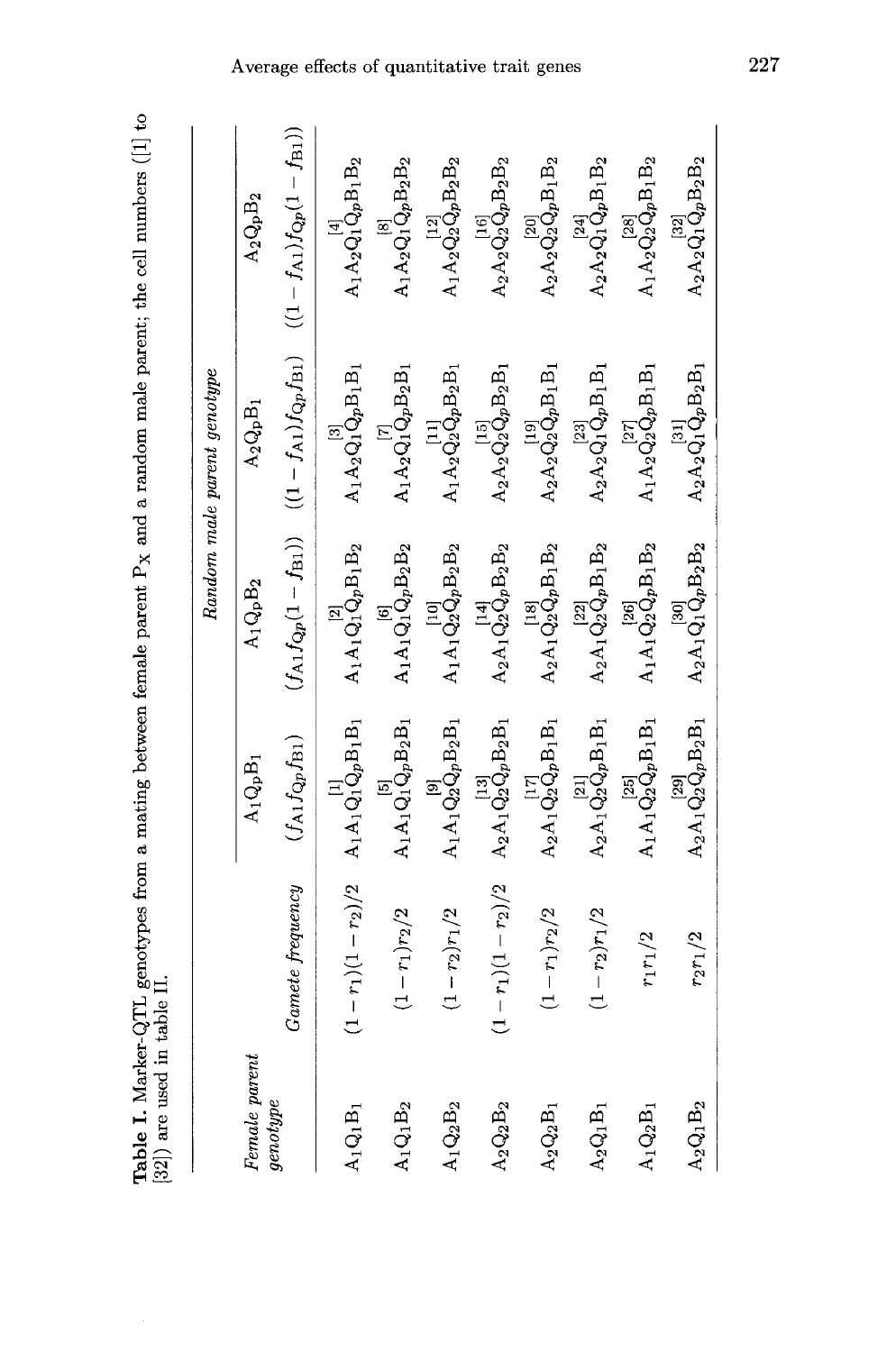| Marker<br>genotype<br>Marker                                   | $phenotype$ (see table $I$ )<br>Cell number                                   | Expected value of marker-QTL phenotype mean                                                                                                                                            | $\boldsymbol{X}$ of the linear model $(3)$<br>Incidence vector                                                                    |
|----------------------------------------------------------------|-------------------------------------------------------------------------------|----------------------------------------------------------------------------------------------------------------------------------------------------------------------------------------|-----------------------------------------------------------------------------------------------------------------------------------|
| $A_1A_1B_1B_1$                                                 | [1], [25]                                                                     |                                                                                                                                                                                        |                                                                                                                                   |
| $A_1A_1B_1B_2$                                                 | [2], [5], [9], [26]                                                           | $\Theta_1 = E(Y_i/[A_1B_1]) = [A/(A+B)]a_1+[B/(A+B)]a_2$ , with                                                                                                                        |                                                                                                                                   |
| $A_1B_1$<br>$\mathbf{A}_1\mathbf{A}_2\mathbf{B}_1\mathbf{B}_1$ | [3], [17], [21], [27]                                                         | $B = \{r_1r_2 + (1-r_1)r_2f_{A1} + r_1(1-r_2)f_{B1} + (1-r_1)(1-r_2)f_{A1}f_{B1}\}/2$<br>$A = \{(1 - r_1)(1 - r_2) + (1 - r_1)r_2f_{B1} + r_1(1 - r_2)f_{A1} + r_1r_2f_{A1}f_{B1}\}/2$ |                                                                                                                                   |
| $\rm A_1A_2B_1B_2$                                             | $\begin{bmatrix} 4], [7], [11], [13], \ [18], [22], [28], [29] \end{bmatrix}$ |                                                                                                                                                                                        |                                                                                                                                   |
| $\mathrm{A}_1\mathrm{A}_2\mathrm{B}_2\mathrm{B}_2$             | [8, [12], [14], [30]                                                          | $\Theta_2 = E(Y_i/[A_1B_2]) = [C/(C+D)]a_1 + [D/(C+D)]a_2$ , with                                                                                                                      | $X_{11} \ldots X_{1n_1} = (A - B)/(A + B)$<br>$X_{21} \ldots X_{2n_2} = (C - D)/(C + D)$                                          |
| $A_1B_2$<br>$\rm A_1A_1B_2B_2$                                 | $[6]$ , $[10]$                                                                | $D = {r_1(1 - r_2)(1 - f_{B1}) + (1 - r_1)(1 - r_2)f_{A1}(1 - f_{B1})}/2$<br>$C = \{(1 - r_1)r_2(1 - f_{B1}) + r_1r_2f_{A1}(1 - f_{B1})\}/2$                                           | $X_{41} \ldots X_{4n_4} = (G - H)/(G + H)$<br>$X_{31}\ldots X_{3n_3}=(\mathbb{E}-\mathbb{F})/(\mathbb{E}+\mathbb{F})$<br>$\times$ |
| $\mathrm{A}_2\mathrm{A}_2\mathrm{B}_1\mathrm{B}_2$             | $[15], [20], [24], [31]$ ]                                                    | $\Theta_3 = \text{E}(Y_i/[A_2B_1]) = [\text{E}/(\text{E} + \text{F})]a_1 + [\text{F}/(\text{E} + \text{F})]a_2$ , with                                                                 |                                                                                                                                   |
| $A_2B_1$<br>$\mathbf{A}_2\mathbf{A}_2\mathbf{B}_1\mathbf{B}_1$ | [19], [23]                                                                    | $F = \{(1 - r_1)r_2(1 - f_{A1}) + (1 - r_1)(1 - r_2)(1 - f_{A1})f_{B1}\}/2$<br>$E = {r_1(1 - r_2)(1 - f_{A1}) + r_1r_2(1 - f_{A1})f_{B1}})/2$                                          |                                                                                                                                   |
| $A_2A_2B_1B_1$ [ $A_2B_2$ ]                                    | [16], [32]                                                                    | $\Theta_4 = E(Y_i/[A_2B_2]) = [G/(G+H)]a_1 + [H/(G+H)]a_2$ , with<br>$G = {r_1 r_2 (1 - f_{A1}) (1 - f_{B1})}/2$                                                                       |                                                                                                                                   |
|                                                                |                                                                               | $H = \{(1 - r_1)(1 - r_2)(1 - f_{A1})(1 - f_{B1})\}/2$                                                                                                                                 |                                                                                                                                   |

Table II. Marker locus genotypes and phenotypes, and expected values of marker phenotype means weighted with the frequency in which the different combinations of marker-QTL genotypes occur; cell numbers refer to table I.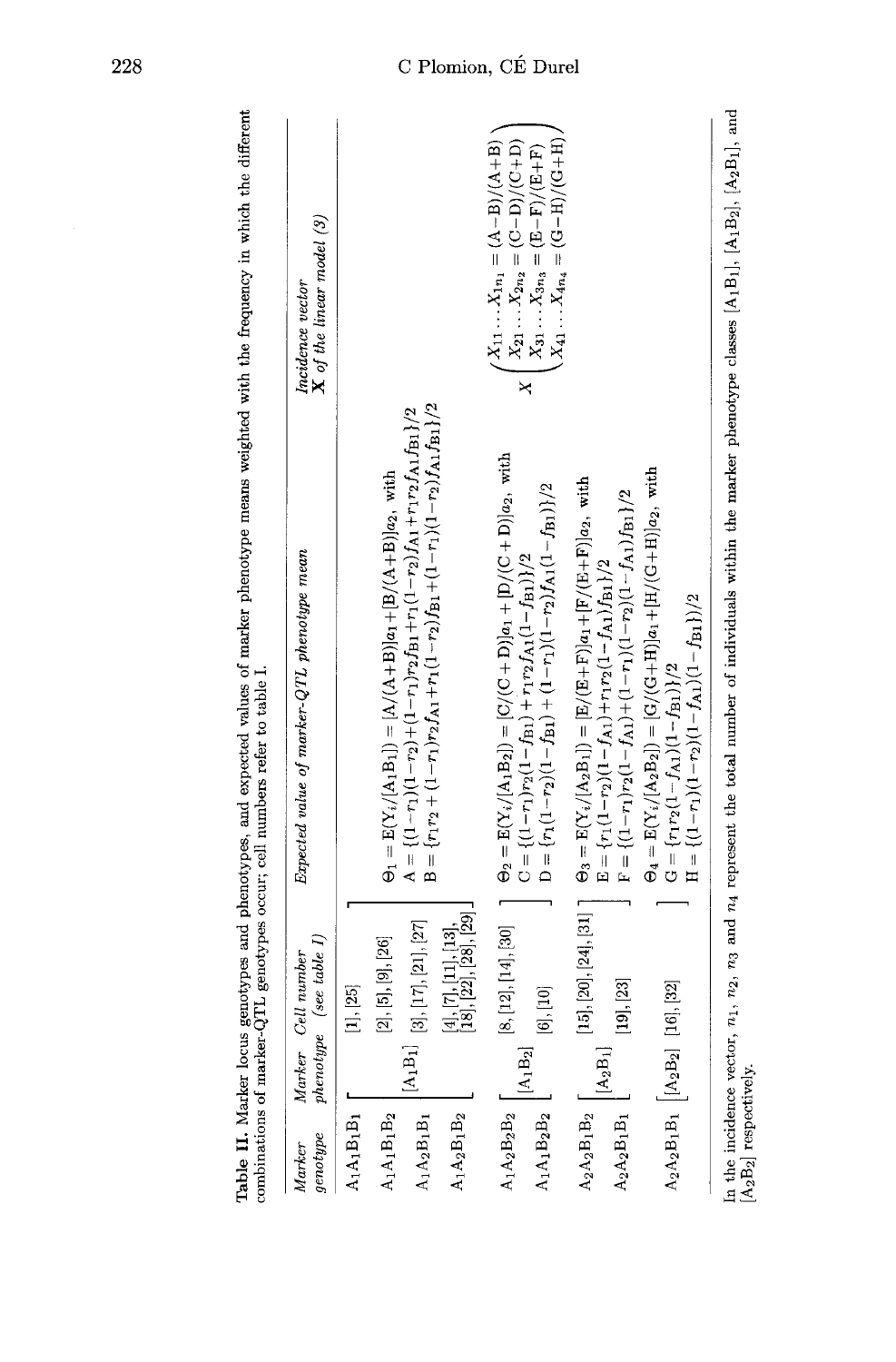occurrence of the observed performance of all HS individuals could be expressed as follows:

$$
L = \prod_{r=1}^4 \prod_{i=1}^{n_r} \phi_r(y_{ri})
$$

where  $y_{ri}$  is the observed value for the quantitative trait of individual i belonging to marker phenotype classes r (ie,  $[A_1B_1]$ ,  $[A_1B_2]$ ,  $[A_2B_1]$ , or  $[A_2B_2]$ ), and  $\phi(y_{ri})$  is the probability density of  $y_{ri}$ . Each marker phenotype class is a mixture of two populations of QTL genotypes including with certainty  $Q_1$  or  $Q_2$  respectively. Therefore, the probability density functions of the four marker phenotype classes can be written as a linear combination of the two component normal distributions weighted according to their proportions, eg, for the marker phenotype class  $[A_1B_1]$ :

$$
\phi_{[A_1B_1]}(y_i) = [A/(A+B)]\phi_{Q1}(y_i) + [B/(A+B)]\phi_{Q2}(y_i)
$$

 $\phi_{[A_1B_1]}(y_i) = [A/(A+B)]\phi_{Q1}(y_i) + [B/(A+B)]\phi_{Q2}(y_i)$ <br>where  $\phi_{Q1}(y_i)$  and  $\phi_{Q2}(y_i)$  were the probability density functions of genotypes  $Q_pQ_1$ <br>and  $Q_pQ_2$  (A and B are defined in table II). where  $\phi_{Q_1}(y_i)$  and  $\phi_{Q_2}(y_i)$  were the probabili<br>and  $Q_pQ_2$  (A and B are defined in table II).<br>There is no analytical solution of the probl

There is no analytical solution of the problem, but maximum likelihood estimates of the four parameters could be found using the EM algorithm suggested by Lander and Botstein (1989) or the quasi-Newton algorithm used by Knott and Haley (1992). Alternatively, approximations of maximum likelihood estimators at the first order of probability (Rebai et al, 1995) could be determined for both QTA effects,  $a_1$  and  $a_2$ , using the following model:

$$
Y_{ri} = \mu + \sum_{r=1}^{4} (g_r \Theta_r) + \varepsilon_{ri}
$$
 [1]

where  $Y_{ri}$  is the phenotypic value of individual i belonging to the marker phenotype r;  $\mu$  is the general mean;  $g_r$  is an indicator variable indexing the rth (r =  $1, \ldots 4$ ) marker phenotype class, taking values of 1 for individual i of the rth  $Y_{ri} = \mu + \sum_{r=1} (g_r \Theta_r) + \varepsilon_{ri}$  [1]<br>where  $Y_{ri}$  is the phenotypic value of individual *i* belonging to the marker phenotype<br>r;  $\mu$  is the general mean;  $g_r$  is an indicator variable indexing the rth  $(r = 1,... 4)$  marker p Alternatively, approximations of maximum likelihood estimators at the first order<br>of probability (Rebaï et al, 1995) could be determined for both QTA effects,  $a_1$  and<br> $a_2$ , using the following model:<br> $Y_{ri} = \mu + \sum_{r=1}^4$ where  $Y_{ri}$  is the phenotypic value of individual  $i$  belonging to the marker phenotype  $r$ ;  $\mu$  is the general mean;  $g_r$  is an indicator variable indexing the  $r$ th  $(r = 1, \ldots, 4)$  marker phenotype class, taking values respectively, given the marker phenotype r (see table II); and  $\varepsilon_{ri}$  is a random normal variable associated with each record with mean 0 and variance  $\sigma^{'2}$ . This variance is assumed to be identical for each class  $r$ .

This linear model [1] could be written as

$$
\mathbf{Y} = \mathbf{\mu} + \alpha a_1 + \beta a_2 + \boldsymbol{\varepsilon} \tag{2}
$$

where Y is the column vector of the phenotypic values; and  $\alpha$  and  $\beta$  are the column vectors of respectively the  $a_1$  and  $a_2$  probability coefficients in  $\Theta$ . Because of the linear dependency between  $\alpha$  and  $\beta(\alpha = 1 - \beta)$ , equation [2] can be written as: where **Y** is the column vector of the phenotypic values; and  $\alpha$  and  $\beta$  are the column vectors of respectively the  $a_1$  and  $a_2$  probability coefficients in  $\Theta$ . Because of the linear dependency between  $\alpha$  and  $\beta$ 

$$
\mathbf{Y} = \mathbf{\mu} + (2\alpha - 1)a + \boldsymbol{\varepsilon} = \mathbf{\mu} + \mathbf{X}_a + \boldsymbol{\varepsilon}
$$
 [3]

inear dependency between  $\alpha$  and  $\beta(\alpha = 1 - \beta)$ , equation [2] can be written as:<br>  $\mathbf{Y} = \mu + (2\alpha - 1)a + \varepsilon = \mu + \mathbf{X}_a + \varepsilon$  [3]<br>
with the constraint  $a_1 + a_2 = 0$  and assuming  $a_1 = -a_2 = a$ . The least squares<br>
estimators fo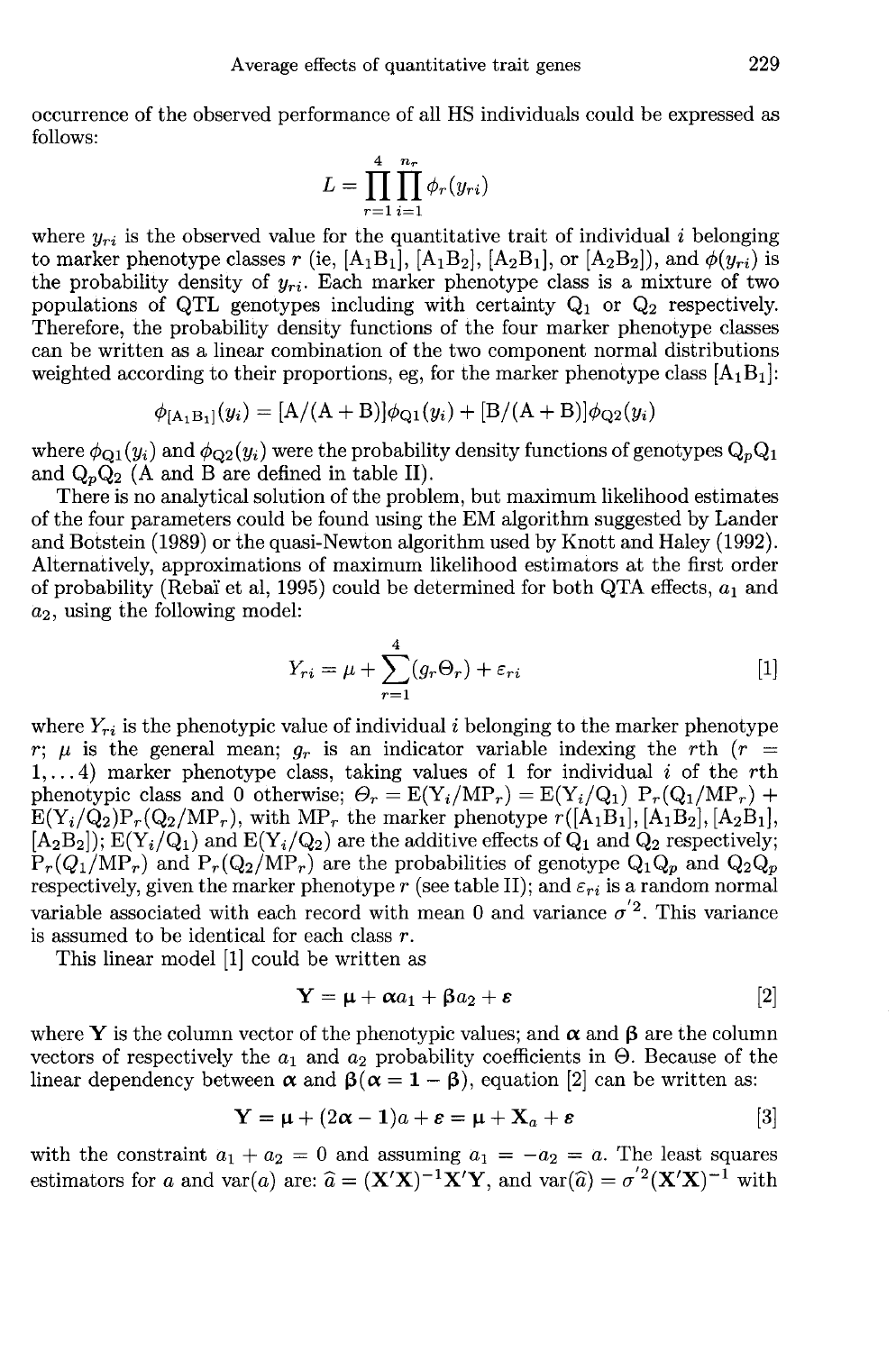**X** the incidence vector of the model  $(X = 2\alpha - 1)$ . An expression of X is shown in table II.

#### DISCUSSION

The construction of a single-tree maps was first investigated using the megagametophyte of conifers. The megagametophyte is a haploid tissue derived from the same megaspore that gives rise to the maternal gametes, and can be easily obtained from germinating seeds. This mapping strategy has been widely reported (Conkle, 1980; Tulsieram et al, 1992; Nelson et al, 1993, 1994; Binelli and Bucci, 1994; Plomion et al, 1995) and is being used to dissect quantitative traits in loblolly pine (O'Malley and McKeand, 1994). The half-sib analysis depends on the ability to uniquely identify the marker alleles derived from the common progenitor, and detects exclusively the effect of QTLs in a heterozygous state. The identification of the maternal genetic contribution can be easily obtained with the analysis of the megagametophyte because it carries exactly the same genetic constitution as the fertilized ovule that gives rise to the embryo scored for the quantitative trait (Grattapaglia et al, 1992). Assuming a random genetic contribution from the male parents in the pollen pool, each segregating QTL detected in the mother tree can be characterized as differences in the average allele effect (Falconer, 1989). QTL defined in this way will be of great interest, because they will be major components of breeding value. A major drawback of this half-sib QTL mapping strategy is, however, that it requires the development of specific QTL mapping populations and cannot be used to analyze QTL in existing plantations. The megagametophyte is, in fact, a temporary tissue that can only be collected from germinants. Another limitation is that the megagametophyte is a special feature of conifers, and is not biologically available in most tree species. In order to implement the marker information to tree improvement, Liu et al (1993) developed a general strategy for genetic mapping and QTL analysis, based on diploid HS progenies. Such two-generation pedigrees are widely available in forest tree-breeding programs and could be used for immediate application of marker-assisted selection. Their approach, however, might prove to be misleading because it is based on the strong hypothesis that informative dominant or codominant markers exist at a low frequency in the pollen pool. In addition, a large population size would be required in the initial QTL detection step (van der Beek et al, 1995). For instance, Weller et al (1990) estimated that in a half-sib a large population size would be required in the initial QTL detection step (van<br>der Beek et al, 1995). For instance, Weller et al (1990) estimated that in a half-sib<br>experiment, in order to detect a QTL with an effect of will be required. The relatively small number of offspring per HS family generally available in existing forest tree progeny tests (of the order of 50-200 individuals) is insufficient for QTL detection when considering this strategy. Conversely, in an FS progeny, Strauss et al (1992) estimated that just 200 individuals would permit the detection of half of the additive genetic variance at  $\alpha = 0.01$  when the within-family trait heritability is 0.5 and five QTLs control the trait. Therefore, the two-way pseudo-testcross mapping strategy applied to FS families could be the method of choice for the application of MAS in conventional tree-breeding programs. Detecting QTLs, however, is expensive and laborious, and if one runs an experiment for the mapping of QTLs with FS progeny, one should determine whether the mapped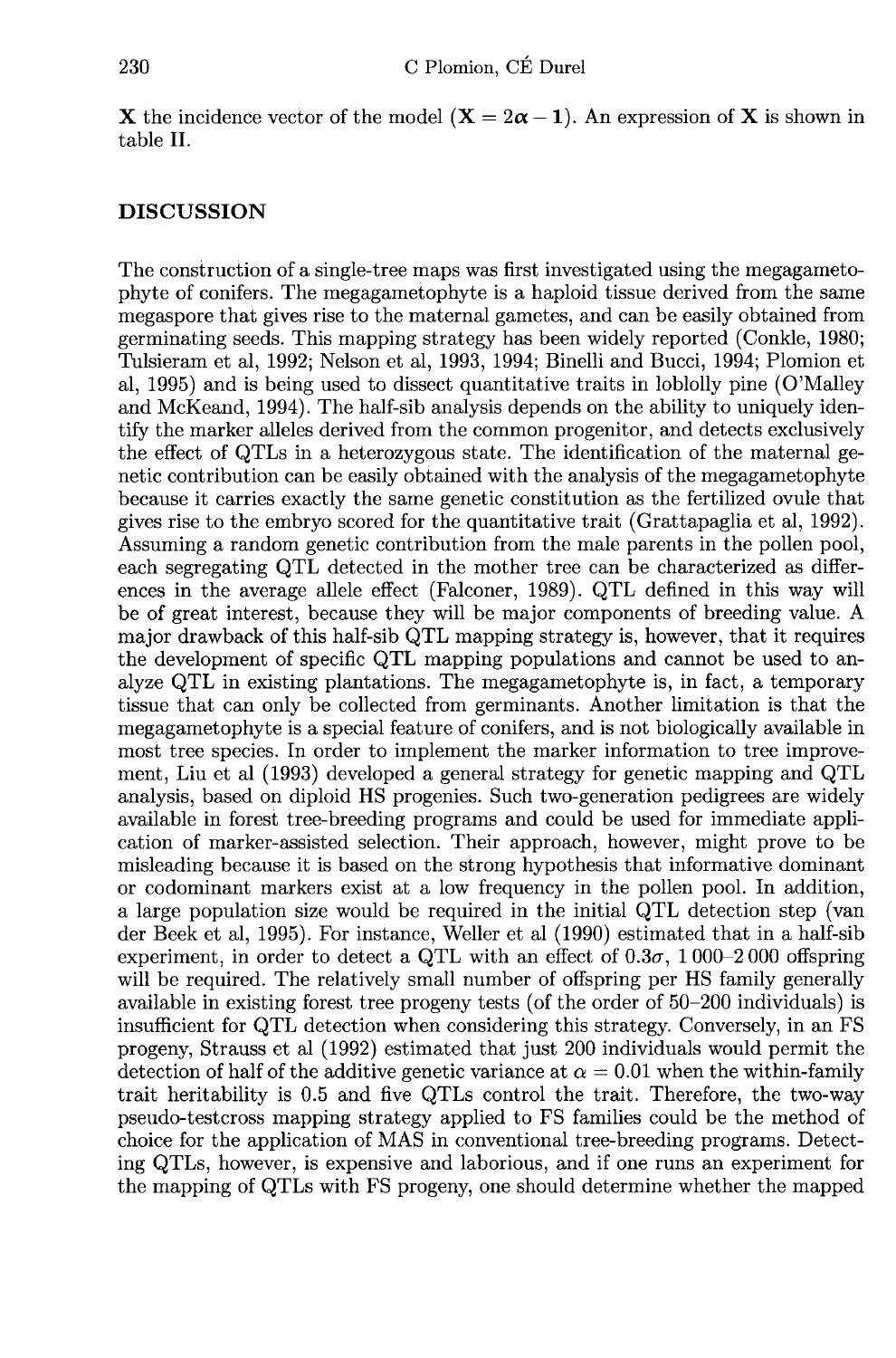(aTLs are also expressed in a wide range of genetic backgrounds. This could result in greater efficiency later on for use in marker-assisted selection.

We demonstrated that this can be done by studying the two maternal HS progenies involving both parents of an FS family. As we noticed before, in the pseudo-testcross strategy, the QTL analysis tests the difference between the average trait value of  $(Q_1Q_3+Q_1Q_4)$  versus  $(Q_2Q_3+Q_2Q_4)$  in parent  $P_X$ ; this is equivalent QTLs are also expressed in a wide range of genetic backgrounds. This could result<br>in greater efficiency later on for use in marker-assisted selection.<br>We demonstrated that this can be done by studying the two maternal HS<br> to the following contrast:  $a$ <br>we developed in this paper<br>additive contrast  $(a_1 - a_2)$ .

The proposed approach relies on the previous identification of specific QTLs in a single FS progeny and therefore presents some limitations. As pointed out by Grattapaglia et al (1995), the only (aTLs that can be detected in the FS are those that are heterozygous in the parents of the cross and where the differential effect between the alternative QTA is relatively large. In principle, the access of average breeding values of most QTL alleles of the population could be achieved by analyzing progeny tests involving several half-sib or full-sib families. In domestic animals, Weller et al (1990) have proposed a 'granddaughter' design where the marker genotype is determined on the sons of heterozygous sires and the quantitative trait value measured on the daughters of the sons. Such a design involves three generations and is of particular interest because many half-sib families of relatively small sizes can be obtained from a single sire. Van der Beek et al (1995) have also demonstrated the value of three-generation pedigrees for mapping QTL in outbred populations. Conversely three-generation pedigrees are still rare in most forest tree-breeding programs, and two-generation pedigrees involving large HS families obtained by polymix cross or open pollination and connected FS families can be easily produced. QTL mapping strategies have also been developed for cases where several unrelated FS families with few individuals are available (Knott and Haley, 1992). When family sizes are large, it is possible to find marker QTL associations within a single pedigree without the need to accumulate data on individual markers across pedigrees. However, when family sizes are small an increase of QTL detection power can be obtained with a large number of FS families because the linkage phase can be accurately determined. At this point it must be pointed out that in farm animals, marker-assisted selection models have often been developed for multiallelic codominant molecular markers. Indeed, restriction fragment length polymorphisms (RFLP), simple sequence repeats (SSR) and minisatellites markers have been developed for linkage map construction (Hillel et al, 1990; Barendse et al, 1994; Bishop et al, 1994; Broad and Hill, 1994; Crawford et al, 1994; Ellegren et al, 1994; Rohrer et al, 1994; Archibald et al, 1995) and quantitative trait dissection analysis (Andersson et al, 1994; Georges et al, 1995) for the major animal species. For such types of marker loci, most sires will be heterozygous at most markers and for most offspring it will be possible to uniquely identify which parental allele is transmitted. The development of such powerful marker techniques is still limited in forestry. To our knowledge, only two species have been mapped with RFLPs: Pinus taeda (Devey et al, 1994) and *Populus trichocarpa*  $\times$  *P deltoides* (Bradshaw et al, 1994). Conversely, dominant RAPD markers have been intensively used for the development of single tree maps and for QTL analysis using the two-way pseudo-testcross strategy. RAPDs provide a fast, efficient and reliable way to gather marker data.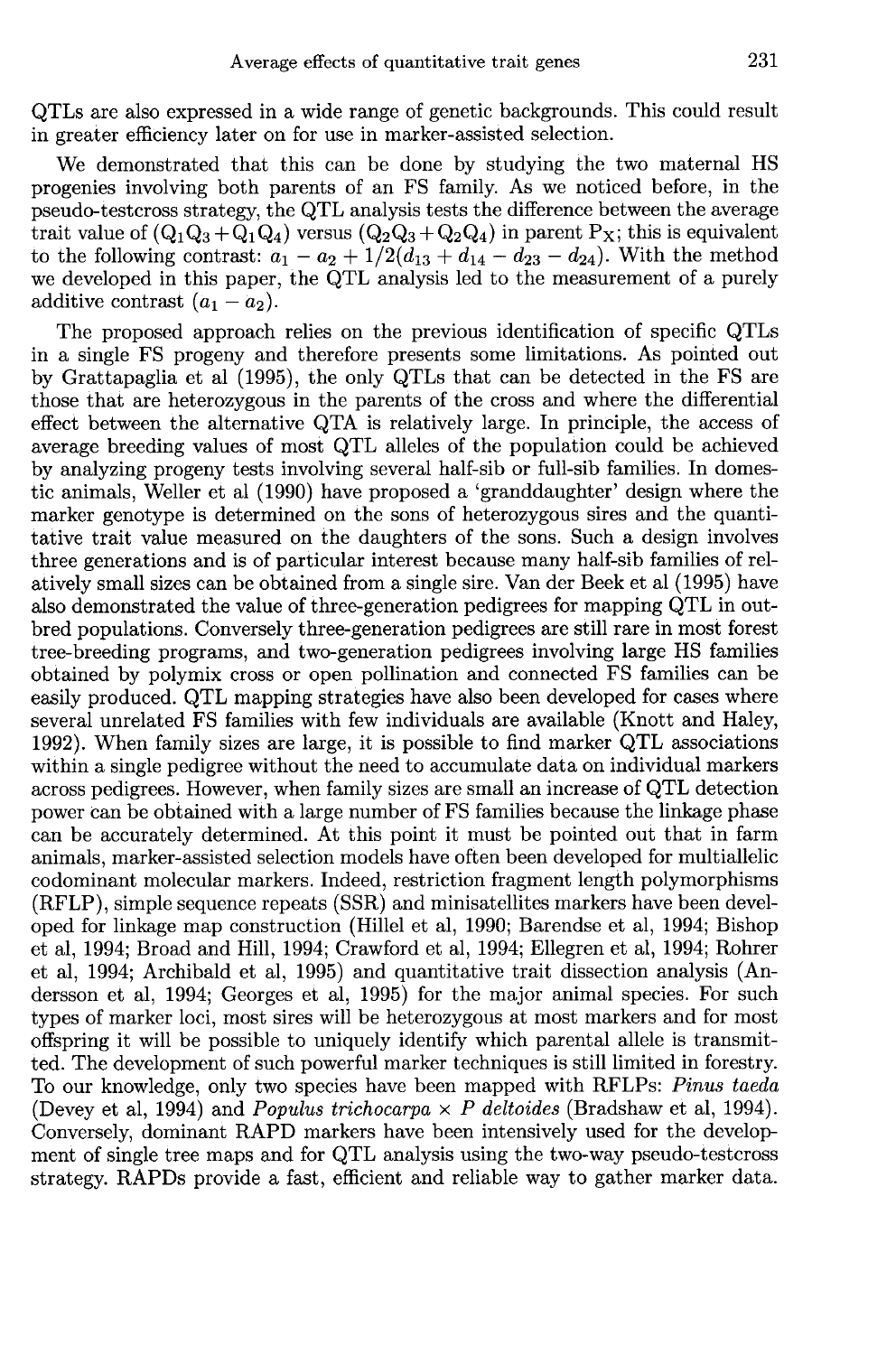Other advantages with this method are the requirement of only a small amount of DNA for PCR reactions, the rapidity with which polymorphisms can be screened and the potential automation of the technique. Since primers can be arbitrarily chosen, any individual can be mapped with the same set of primers. A limitation of the RAPD fragments, however, is their questionable locus specificity when assessments are made on different individuals. On the one hand, although the same set of primers can be used, this does not mean that the same fragments corresponding to the same loci will always be amplified. On the other hand, the same fragment size observed in two different genotypes does not necessarily correspond to sequence homology. Finally, their diallelic nature is the major limitation for the unequivocal determination of parental marker alleles transmitted to each offspring, unless one of the alleles is rare (Soller, 1978).

Another important point is that when large QTL effects are confirmed in HS progeny, it is likely that the favorable QTAs exist at a low frequency in the breeding population. Such rare and favorable alleles would be of great value to increase the average value of the breeding population through MAS. Conversely, QTAs detected in FS families may turn out to be unimportant at the population level. This could very well happen if other alleles at the same loci with larger average effects exist<br>at relatively high frequencies in the pollen pool. Indeed, a QTL effect (eg,  $Q_1$ as favorable allele and  $Q_2$  as unfavorable allele) could be observed in a specific unfavorable background ( $Q_3$  and  $Q_4$  unfavorable QTL alleles in  $P_Y$ ), whereas this effect would be smaller in a wide genetic background (pollen pool) where  $\overline{Q}$ TA  $Q_p$ would be frequently favorable.

The proposed strategy assumes that a specific QTL has already been detected in an FS family and that only those segments containing QTLs of interest are tracked in the two HS progenies. Therefore, the additional genotyping costs required for the estimation of the average QTA-effects may be lower than in the mapping experiment. Indeed, the costs will mainly depend on the size of the HS family necessary for this estimation. In order to be certain that the estimated substitution effects will be representative for the whole population, the number of half-sib progeny will have to be large if the number of QTAs is also large. Evidence for multiple QTA has not yet been demonstrated in forest tree species, but it is likely to be true for outbred and highly heterozygous plants as reported by Van Eck et al (1994).

We have assumed that the QTL position is precisely known from the analysis conducted with the FS progeny. Alternatively, a more accurate location could be obtained by combining genotypic information at the flanking markers of both the FS and HS progenies. Methods developed by Luo and Kearsey (1989) or Knapp et al (1990) could be used to obtain such an estimate. While the precise location would be crucial for map-based cloning objectives, however, it should not be a major problem for marker-assisted selection. Indeed, the extreme markers bracketing an LOD 1.0 support interval could be used for ensuring successful selection for the favorable QTL allele.

We investigated the combined FS and HS strategy developed here, and illustrated the feasibility of the integration of RAPD markers in the maritime pine and eucalyptus tree-breeding programs (Plomion et al, 1996). Genetic gain and costs associated with the use of molecular markers in separate FS progenies were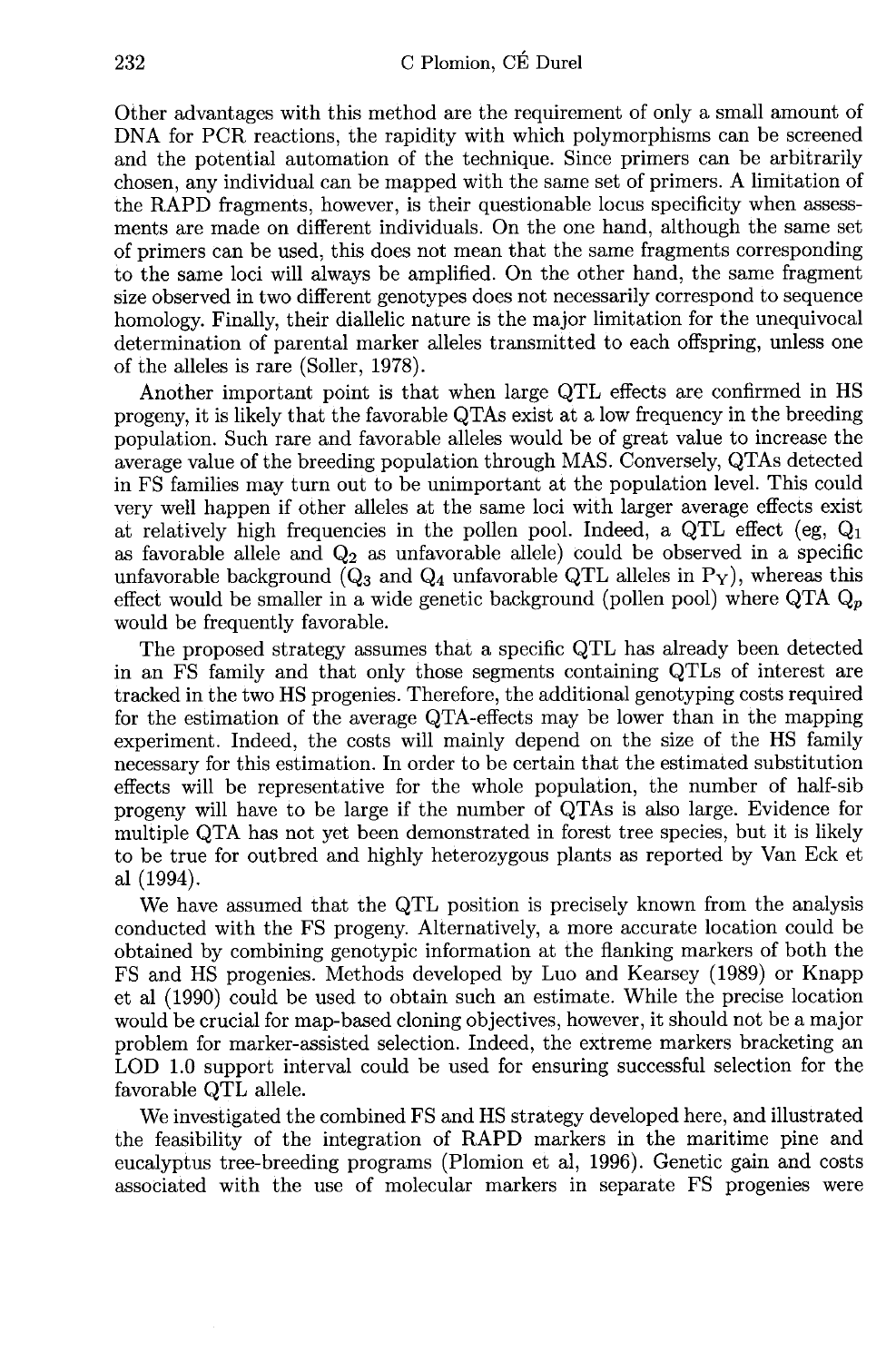evaluated and compared to other strategies that aim to obtain similar selection efficiency. MAS has proved to have great potential as a complementary tool in the breeding of elite populations of forest trees.

#### Acknowledgments

We thank the anonymous referees and the editor for their helpful suggestions for improving the manuscript. We wish to thank A Rebai and JM Elsen for their helpful discussions.

#### REFERENCES

- Andersson L, Haley CS, Ellegren H, Knott SA, Johansson M, Andersson K, Andersson-Eklund L, Edfors-Lilja I, Fredholm M, Hansson I, Hakansson J, Lundström K (1994) Genetic mapping of quantitative trait loci for growth and fatness in pigs. Science 263, 1771-1774
- Archibald AL, Haley CS, Brown JF, Couperwhite S et al (1995) The PiGMaP consortium linkage map of the pig (Sus scrofa). Mamm Genome 6, 157-175
- Avery PJ, Hill WG (1979) Distribution of linkage disequilibrium with selection and finite population size. Genet Res Camb 33, 29-48
- Barendse W, Armitage SM, Kossarek LM, Shalom A, Kirkpatrick BW, Ryan AM, Clayton D, Li L, Neibergs HL, Zhang N et al (1994) A genetic linkage map of the bovine genome. Nat Genet 6, 227-35
- Beavis WD, Grant D, Albertsen M, Fincher R (1991) Quantitative trait loci for plant height in four maize populations and their associations with qualitative genetic loci. Theor Appl Genet 83, 141-145
- Beckman JS, Soller M (1983) Restriction fragment length polymorphisms in genetic improvement: methodologies, mapping and costs. Theor Appl Genet 67, 35-43
- Beckman JS, Soller M (1986) Restriction fragment length polymorphisms in genetic improvement of agricultural species. Euphytica 35, 111-124
- van der Beek S, van Arendonk JAM, Groen AF (1995) Power of two- and three-generation QTL mapping experiments in an outbred population containing full-sib or half-sib families. Theor Appl Genet 91, 1115-1124
- Binelli G, Bucci G (1994) A genetic linkage map of Picea abies Karts, based on RAPD markers, as a tool in population genetics. Theor Appl Genet 88, 283-288
- Bishop MD, Kappes SM, Keele JW, Stone RT, Sunden SL, Hawkins GA, Toldo SS, Fries R, Grosz MD, Yoo J et al (1994) A genetic linkage map for cattle. Genetics 136, 619-639
- Bradshaw HD, Villar M, Watson BD, Otto KG, Stewart S, Stettler RF (1994) Molecular genetics of growth and development in Populus. III. A genetic linkage map of a hybrid poplar composed of RFLP, STS, and RAPD markers. Theor Appl Genet 89, 167-178
- Broad TE, Hill DF (1994) Mapping the sheep genome: practice, progress and promise. Br Vet J 150, 237-252
- Cai Q, Guy CL, Moore GA (1994) Extension of the linkage map in Citrus using random amplified polymorphic DNA (RAPD) markers and RFLP mapping of cold-acclimationresponsive loci. Theor Appl Genet 89, 606-614
- Carlson JE, Tulsieram LK, Glaubitz JC, Luk VWK, Kauffeld C, Rutledge R (1991) Segregation of random amplified DNA markers in Fl progeny of conifers. Theor Appl Genet 83, 194-200
- Conkle MT (1981) Isozyme variation and linkage in six conifer species. In: Proc Symp Isozymes of North American Forest Trees and Forest Insects, USDA For Serv Gen Tech Rep, PSW 48, 11-17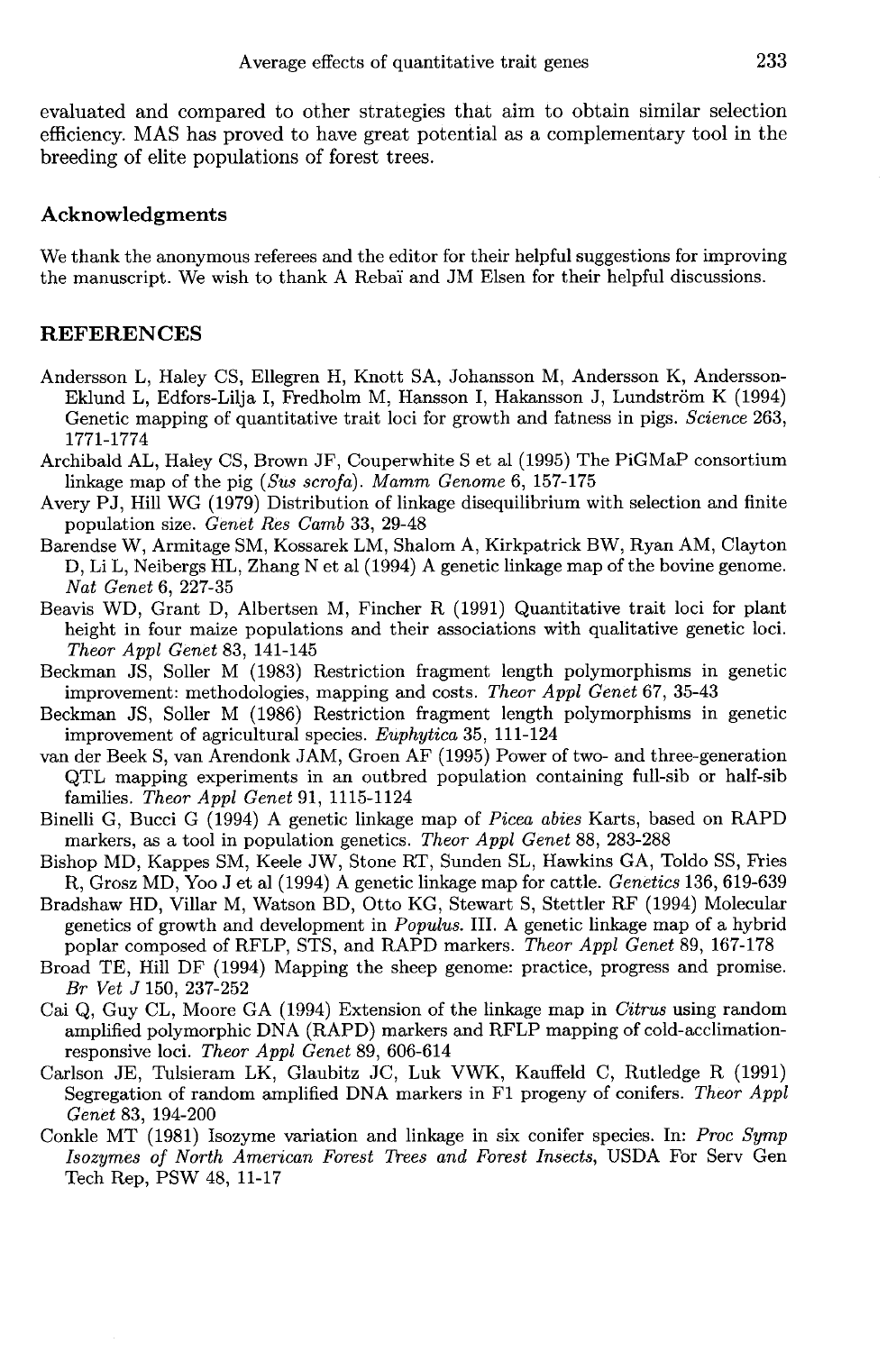- Crawford AM, Montgomery GW, Pierson CA, Brown T, Dodds KG, Sunden SLF, Henry HM, Ede AJ, Swarbrick PA, Berryman T, Penty JM, Hill DF (1994) Sheep linkage mapping: nineteen linkage groups derived from the analysis of paternal half-sib families. Genetics 137, 573-579
- Devey ME, Fiddler TA, Liu BH, Knapp SJ, Neale BD (1994) An RFLP linkage map<br>for lobolly pine based on a three-generation outbred pedigree. Theor Appl Genet 88,<br>273-278 273-278
- Echt CS, Kidwell KK, Knapp SJ, Osborn TC, McCoy TJ (1994) Linkage mapping in
- diploid alfalfa (*Medicago sativa*). Genome 37, 61-71<br>van Eck HJ, Jacobs JME, Stam P, Ton J, Stiekema WJ, Jacobsen E (1994) Multiple<br>alleles for tuber shape in diploid potato detected by qualitative and quantitative geneti alleles for tuber shape in diploid potato detected by qualitative and quantitative genetic analysis using RFLPs. *Genetics* 137, 303-309
- Ellegren H, Chowdhary BP, Johansson M, Marklund L, Fredholm M, Gustavsson I, Andersson L (1994) A primary linkage map of the porcine genome reveals a low rate of genetic recombination. Genetics 137, 1089-1100
- Falconer DS (1989) Introduction to Quantitative Genetics, 3rd edition. Longman Scientific and Technical, Essex, UK
- Georges M, Nielsen D, Mackinnon M, Mishra A, Okimoto R, Pasquino AT, Sargeant LS, Sorensen A, Steele MR, Zhao X et al (1995) Mapping quantitative trait loci controlling milk production in dairy cattle by exploiting progeny testing. Genetics 139, 907-920
- Graef GL, Fehr WR, Cianzo SR (1989) Relation of isozyme genotype to quantitative characters in soybean. Crop Sci 29, 683-688
- Grattapaglia D, Chaparro J, Wilcox P, McCord S, Werner D, Amerson H, McKeand, Bridgwater F, Whetten R, O'Malley D Sederoff R (1992) Mapping in woody plants with RAPD markers: Application to breeding and horticulture. In: Proceedings of the Symposium: Applications of RAPD Technology to Plant Breeding, Minneapolis, MN, Joint Plant Breeding Symposium: Crop Science, Horticultural Science, American Genetic Association, 37-40
- Grattapaglia D, Sederoff R (1994) Genetic linkage maps of Eucalyptus grandis and  $E$ urophylla using a pseudo-testcross mapping strategy and RAPD markers. Genetics 137, 1121-1137
- Grattapaglia D, Bertolucci FL, Sederoff RR (1995) Genetic mapping of QTLs controlling vegetative propagation in Eucalyptus grandis and  $E$  urophylla using a pseudo-testcross mapping strategy and RAPD markers. Theor Appl Genet 90, 933-947
- Hastings A (1989) The interaction between selection and linkage in plant populations. In: Plant Population Genetics, Breeding and Genetic Resources (Brown, Clegg, Kahler, Weir, eds), Sinauer Associates Inc, Sunderland, MA, 163-180
- Hillel J, Schaap T, Haberfeld A, Jeffrey AJ, Plotzky Y, Cahaner A, lavi U (1990) DNA fingerprints applied to gene introgression in breeding programs. Genetics 124, 783-789
- Kempthorne 0 (1957) An Introduction to Genetic Statistics. John Wiley, New York
- Knapp SJ, Bridges WC, Birkes D (1990) Mapping quantitative trait loci using molecular<br>marker linkage maps. Theor AppI Genet 79, 583-592<br>Knatt SA, Heley CS (1990) Marijum illelille in sing of quantitative trait loci using
- Knott SA, Haley CS (1992) Maximum-likelihood mapping of quantitative trait loci using full-sib families. Genetics 132, 1211-1222
- Kubisiak TL, Nelson CD, Nance WL, Stine M (1995) RAPD linkage mapping in a longleaf pine  $\times$  slash pine F1 family. Theor Appl Genet 90, 1110-1127
- Lande R, Thompson R (1990) Efficiency of marker-assisted selection in the improvement of quantitative traits. Genetics 124, 743-756
- Lander ES, Botstein D (1989) Mapping mendelian factors underlying quantitative traits using RFLP linkage maps. Genetics 121, 185-199